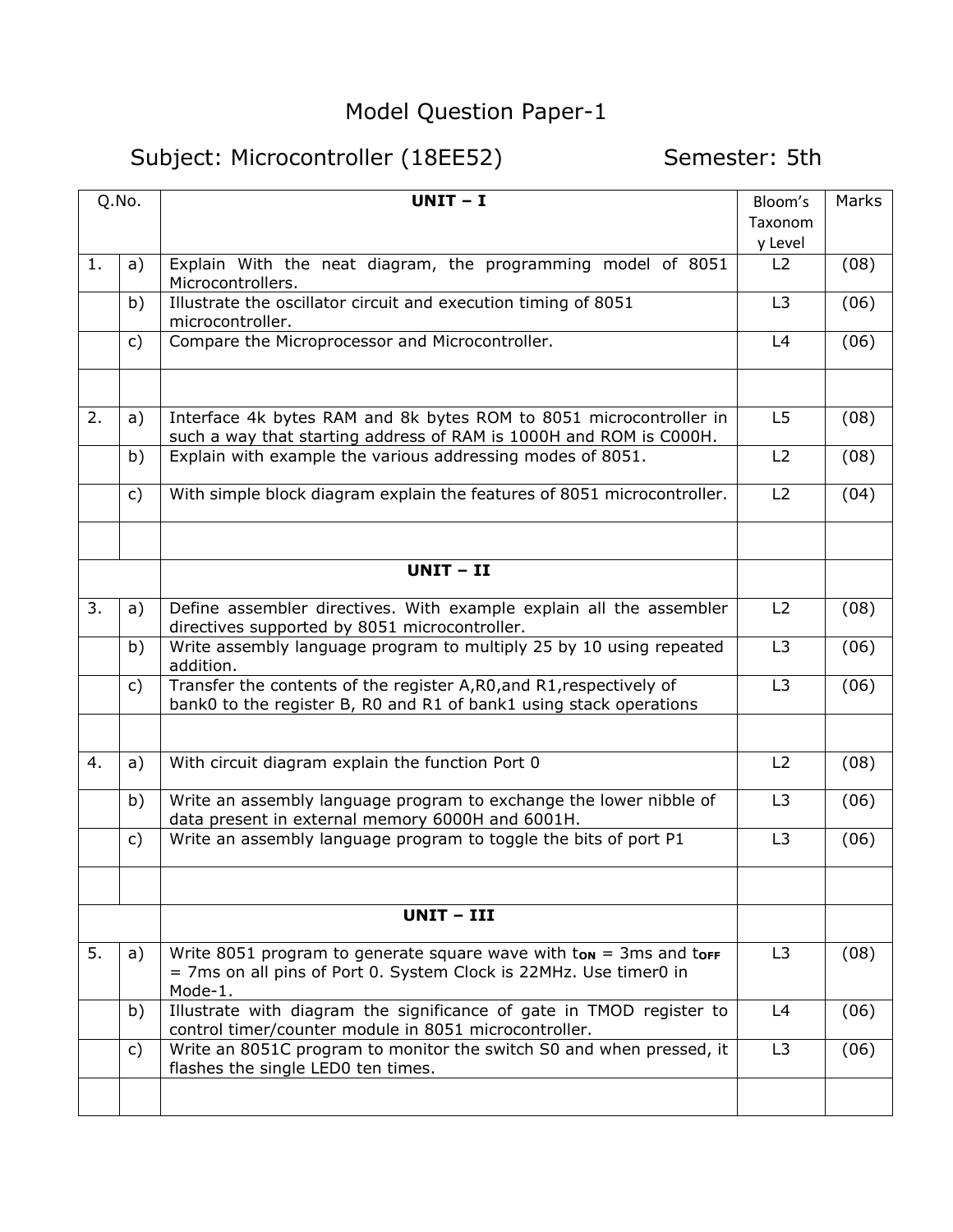| 6. | a)           | Analyze different data types supported by 8051C Microcontroller.                                                                                                                                                                                                                                         | L4             | (08) |
|----|--------------|----------------------------------------------------------------------------------------------------------------------------------------------------------------------------------------------------------------------------------------------------------------------------------------------------------|----------------|------|
|    | b)           | Assume that a 1-Hz external clock is being fed into pin T1(P3.5). Write<br>a C programming for counter 1 in mode-2(8-bit auto reload) to count<br>up and display the state of the TL1 count on P1. Start the count at 00H.                                                                               | L <sub>3</sub> | (06) |
|    | C)           | Write a 8051 C program to toggle all the bits of P2 continuously 500ms.<br>Use Timer 1, 16-bit mode to generate the delay. f=11.0592Hz                                                                                                                                                                   | L <sub>3</sub> | (06) |
|    |              |                                                                                                                                                                                                                                                                                                          |                |      |
|    |              | <b>UNIT - IV</b>                                                                                                                                                                                                                                                                                         |                |      |
| 7. | a)           | Compare polling and interrupts. What are the steps a microcontroller<br>performs upon activation of Interrupt                                                                                                                                                                                            | L4             | (08) |
|    | b)           | Write a C program for the 8051 to transfer "VTU Belagavi" serially at<br>9600 baud, 8-bit data, 1 stop bit, do this continuously.                                                                                                                                                                        | L3             | (06) |
|    | $\mathsf{C}$ | Explain the importance of TI and RI flags.                                                                                                                                                                                                                                                               | L2             | (06) |
|    |              |                                                                                                                                                                                                                                                                                                          |                |      |
| 8. | a)           | Explain RS-232 hand shaking signals and specify the purpose of MAX -<br>232 while interfacing                                                                                                                                                                                                            | L2             | (08) |
|    | b)           | Explain how interrupt priority can be changed using IP register. Also<br>explain the default priorities assigned to interrupts in 8051<br>microcontroller.                                                                                                                                               | L2             | (06) |
|    | C)           | Write a program that continuously gets 8-bit data from 'P0' and sends<br>it to 'P1' where simultaneously creating a square wave of 200µs period<br>on pin P2.0. Use timer-0 to create square wave. Assume<br>XTAL=11.0592.                                                                               | L <sub>3</sub> | (06) |
|    |              |                                                                                                                                                                                                                                                                                                          |                |      |
|    |              | $UNIT - V$                                                                                                                                                                                                                                                                                               |                |      |
| 9. | a)           | Interface LCD to 8051 and write an 8051 assembly/8051 C program to<br>send MASTER to LCD display using busy flag.                                                                                                                                                                                        | L <sub>3</sub> | (08) |
|    | b)           | Explain the control word format 8255 IC. What is the control word for<br>all the ports as out ports?                                                                                                                                                                                                     | L2             | (06) |
|    | c)           | Explain the construction and working of stepper motor. Explain the 4<br>Step sequence, step angle and steps per revolution.                                                                                                                                                                              | L3             | (06) |
|    |              |                                                                                                                                                                                                                                                                                                          |                |      |
| 10 | a)           | How to interface DC motor to 8051 Microcontroller using optoisolator?<br>Write a C program to move DC motor with 25% duty cycle Pulse                                                                                                                                                                    | L3             | (08) |
|    | b)           | Explain the salient features of an ADC. What are the signals of<br>importance while interfacing such an ADC to a 8051 controller                                                                                                                                                                         | L2             | (06) |
|    | c)           | Write 8051 assembly program to rotate stepper motor 64 <sup>0</sup> in clockwise<br>direction. The motor has step angle of $2^{\circ}$ . Use 4 step sequence and draw<br>the schematic diagram. Steps per revolution $= 180$ , number of rotor<br>teeth = 45. Movement per 4 step sequence = $8^{\circ}$ | L3             | (06) |
|    |              |                                                                                                                                                                                                                                                                                                          |                |      |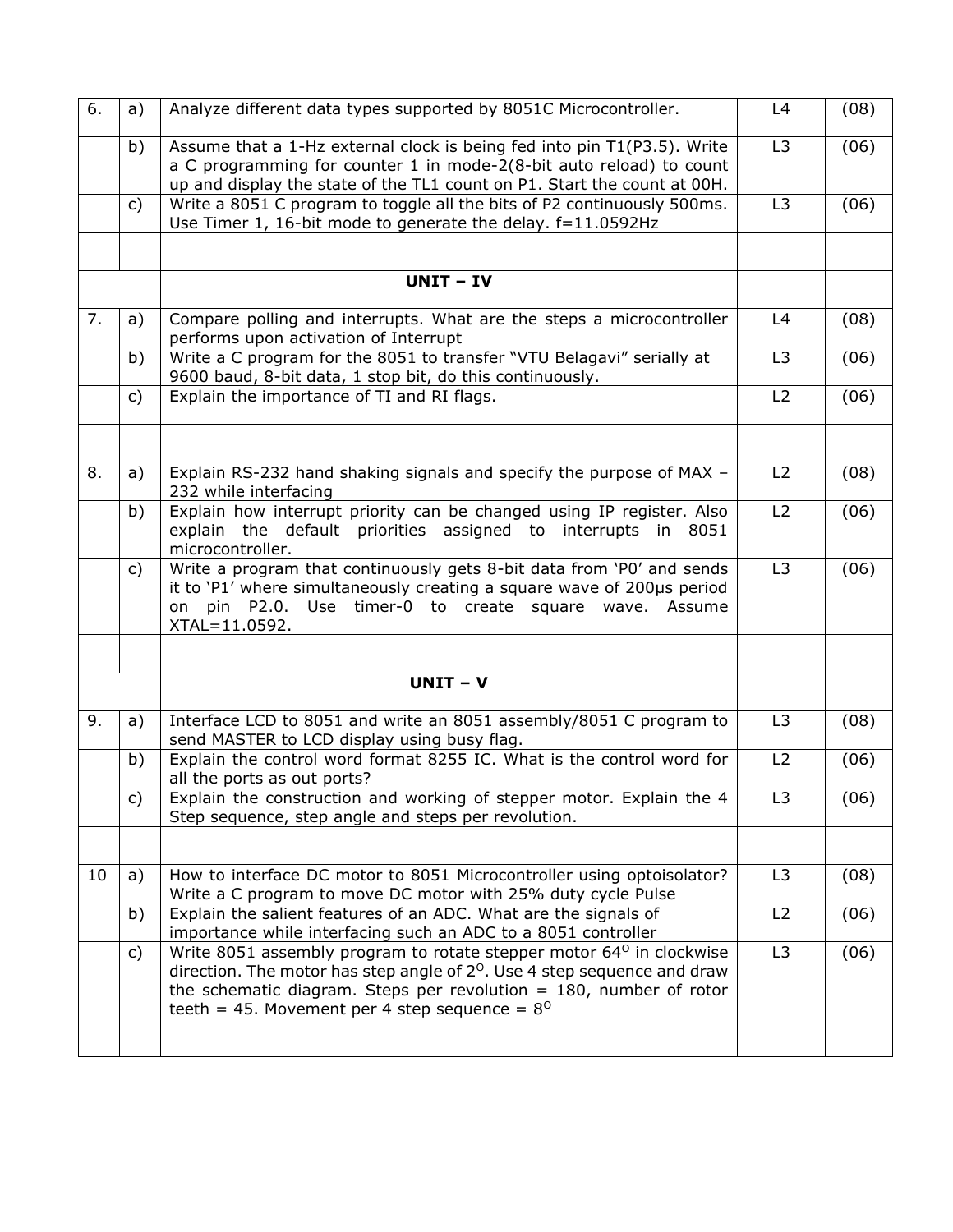## Model Question Paper-2

## Subject: Microcontroller (18EE52) Semester: 5th

| Q.No. |              | $UNIT - I$                                                                                                                                                                                                                                                                                                           | Bloom's        | Marks |
|-------|--------------|----------------------------------------------------------------------------------------------------------------------------------------------------------------------------------------------------------------------------------------------------------------------------------------------------------------------|----------------|-------|
|       |              |                                                                                                                                                                                                                                                                                                                      | Taxonomy       |       |
|       |              |                                                                                                                                                                                                                                                                                                                      | Level          |       |
| 1.    | a)           | Draw the block diagram of 8051 microcontroller. Explain the working of<br>a. Stack and Stack pointer<br>b. Program Counter and Data Pointer                                                                                                                                                                          | L2             | (08)  |
|       | b)           | Compare CISC and RISC microcontrollers.                                                                                                                                                                                                                                                                              | L4             | (06)  |
|       | C)           | Explain with the help of diagrams (connecting & timing)<br>how to<br>interface 32K EPROM and 16K RAM to 8051 microcontroller                                                                                                                                                                                         | L <sub>5</sub> | (06)  |
|       |              |                                                                                                                                                                                                                                                                                                                      |                |       |
| 2.    | a)           | Describe the functions of various pins of 8051 microcontroller with pin<br>diagram.                                                                                                                                                                                                                                  | L2             | (08)  |
|       | b)           | Explain the memory organization in 8051 controller.                                                                                                                                                                                                                                                                  | L2             | (06)  |
|       | $\mathsf{C}$ | Explain the bit pattern of Program status word (PSW).                                                                                                                                                                                                                                                                | L2             | (06)  |
|       |              |                                                                                                                                                                                                                                                                                                                      |                |       |
|       |              | $UNIT - II$                                                                                                                                                                                                                                                                                                          |                |       |
| 3.    | a)           | Differentiate JMP and CALL instructions. Explain with suitable diagram<br>the jump and Call program range.                                                                                                                                                                                                           | L4             | (08)  |
|       | b)           | Write a program to count the number of 1's and 0's of 8-bit data<br>stored in location 6000H                                                                                                                                                                                                                         | L <sub>3</sub> | (06)  |
|       | c)           | Write a program to compute $1+2++N$ (say 15) and save the<br>sum at 70H                                                                                                                                                                                                                                              | L <sub>3</sub> | (06)  |
|       |              |                                                                                                                                                                                                                                                                                                                      |                |       |
| 4.    | a)           | Explain with examples the operation performed by the following<br>instructions?<br>a). SWAP A b). MOV c, b c). DA A d). XCHD $A$ , @R0                                                                                                                                                                               | L2             | (08)  |
|       | b)           | Write an ALP to convert a packed BCD number into two ASCII numbers.<br>Store the result in R5 and R6 respectively.                                                                                                                                                                                                   | L <sub>3</sub> | (06)  |
|       | c)           | Write an assembly language program to find the largest element from<br>given array of data.                                                                                                                                                                                                                          | L3             | (06)  |
|       |              |                                                                                                                                                                                                                                                                                                                      |                |       |
|       |              | UNIT - III                                                                                                                                                                                                                                                                                                           |                |       |
| 5.    | a)           | What are the different ways to introduce a delay in 8051C. Give the<br>three factors, which affect the accuracy of the delay                                                                                                                                                                                         | L4             | (08)  |
|       | b)           | In a home guard system, a door sensor is connected to the P1.0 pin,<br>window sensor is connected to the P1.1 pin, and the siren is connected<br>to P2.0. write an 8051 C program to monitor the door and window<br>sensor. When any one gets open, sound the siren by sending a square<br>wave of a few hundred Hz. | L <sub>3</sub> | (06)  |